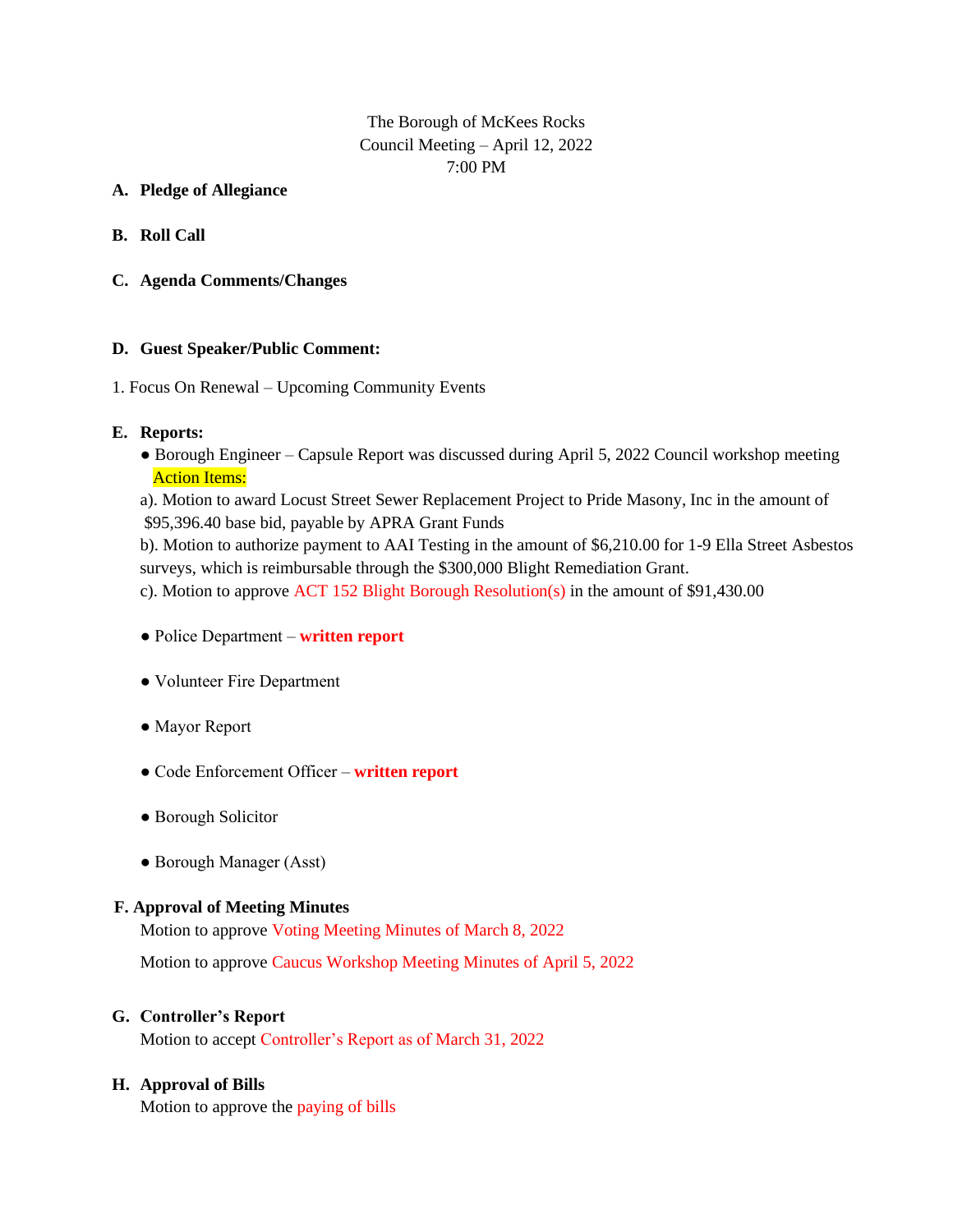# I. **Agenda:**

## **1. Public Safety Committee (Chas Maritz, Chair):**

## **2. Finance and Administration Committee (Nick Radoycis, Chair):**

a). Motion to approve Borough Building Cleaning Contract with Coverall in the amount of \$1,290/month

b.) Motion to approve the McKees Rocks Non-Uniformed Pension Plan Agreement, effective January 1, 2022

c.) Motion to hire a Part-time Office Assistant for 24 hours/week at \$15.00/hour

- **3. Real Estate Committee (Leslie Walker, Chair)**
- **4. Public Works Committee (Archie Brinza, Chair)**
- **5. Borough Association (Craig Myers, Chair)**
- **6. Char-West COG (Joseph Mixter, Chair)**
- **7. Borough Development (Craig Myers, Chair)**
- **8. Codification Committee (Nick Radoycis, Chair)**

## 9. **Parks and Recreation Committee (Joseph Mixter, Chair)**

a.) Motion to approve Sto-Rox Little Vikings Request to use Ranger's Field for 2022 season contingent upon receiving signed Rules& Regulations Agreement and \$300 refundable deposit

## **J. New Business**

a). Why are surveyors in the Hamilton, Schoen, Ranger Field Areas – Presenter: Nick Radoycis

b). Borough Ordinance 1745 Street and Sidewalk Opening/Restoration Requirements – Presenter: Archie Brinza

c.) Employee Number 294 End of 90-day probation period/hiring FT for Street Department – Presenter: Archie Brinza

\*Motion to hire Employee Number 294 as Full-time Street Department Laborer, effective April 11, 2022

d). Progress Payment Application No. 1 (Final) Spring Capture @ Bouquet Street – Presenter: Archie Brinza

\* Motion to approve Payment Application No. 1 (Final) to El Grande Industries, in the amount of \$28,092.75, Borough responsibility \$5,092.75.

# K. **Old Business**: